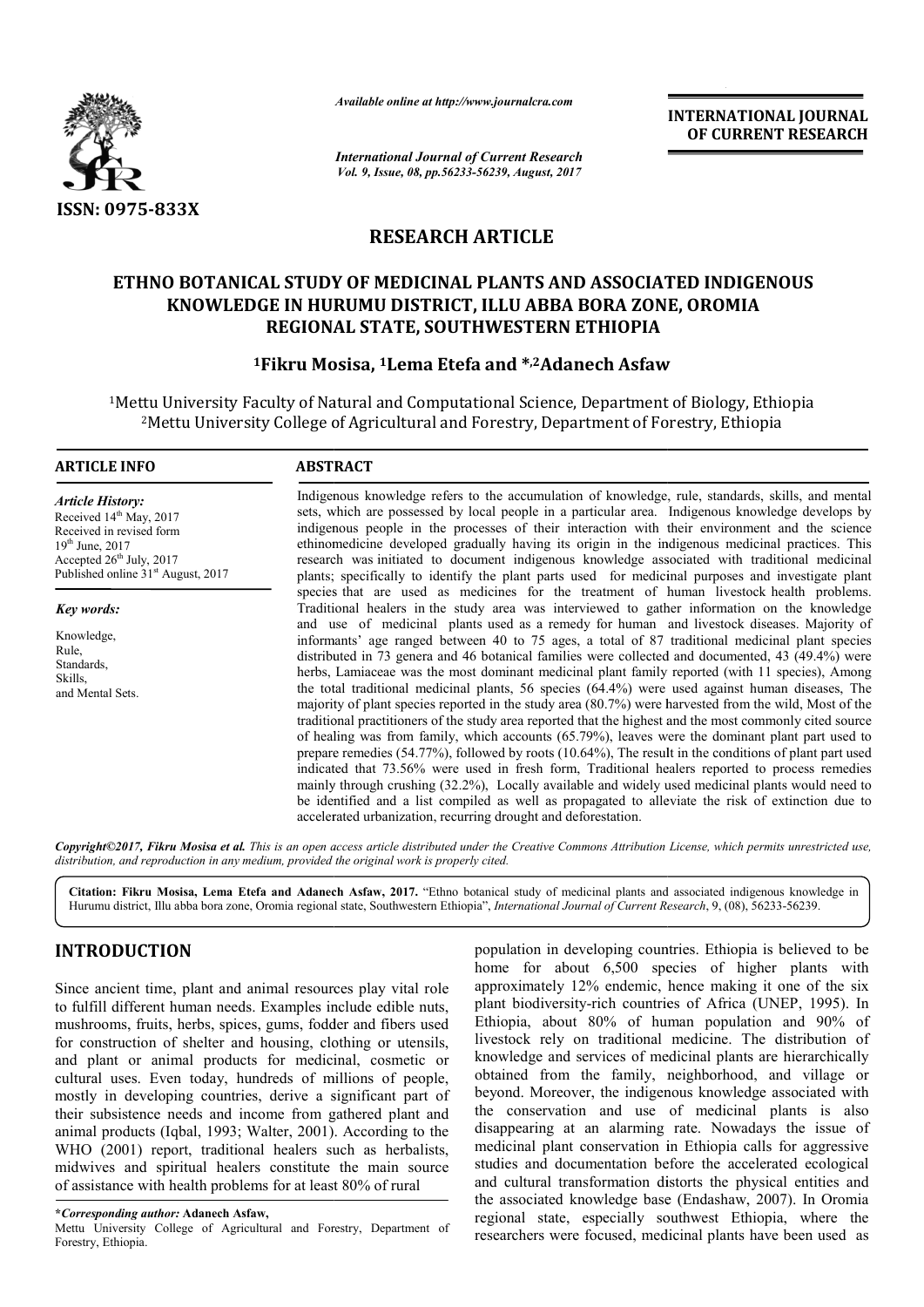traditional medicine to treat different human ailments by the local people since time immemorial. Medicinal plant species are approaching to extinct because of deforestation, destruction of forest and firing activities by human beings due to agricultural expansion. The transmission of indigenous knowledge of local people is not effective as in the past because skills are fragile, undocumented, and expansion of urbanization and globalization etc. Therefore this study was focuses on gathering and documenting the use and management of traditional medicinal plants and the associated ethno medicinal knowledge of traditional healers in Hurumu Woreda. This is believed to add up to the country's database of medicinal plants and in documenting indigenous knowledge of the people.

# **MATERIALS AND METHODS**

## **Study Area Description**

The study was conducted in and around Hurumu district, Ilu Aba Bora zone, Oromia regional state, southwestern Ethiopia which is about 582 km from Addis Ababa and 18km east of Mettu town. According to the reports of the 2007 national census, the total populations of the Woreda were 42, 667 of which 21, 309 were men and 21, 358 were women where 4,519 or 10.59% of its population were urban dwellers. The woreda is geographically coordinated longitudinally  $8^0$  20' 0" North and latitude of  $35<sup>0</sup>$  41' 0" of East. The study was carried out at five *kebele's* of Hurumu woreda namely: Geba, Wangegne, Yobi dola, Goljo and Haro *kebele's*.

# **Physical Characteristics**

The soil type in the area is described as red or brownish ferrisols derived from volcanic parent material. The prevalence of high rainfall has masked other soil forming-factors and hence, very similar soils have developed on a variety of parent materials. The major soil groups in the area include nitosols, acrisols, vertisols, and cambisols (Tafesse, 1996). The altitude of the District ranges between 1140 and 2562 m. a.s.l and the landform frequently changes from flat surfaces on the top of plateaus to very steep slopes and valley bottoms within short distances (Tadesse, 2003). The study area has hot and humid climatic condition. The mean annual temperature is about  $22.5^{\circ}$ c that ranges between  $16^{\circ}$ c mean minimum annual temperature and  $29^\circ$ c mean maximum temperature (HWARDO, 2010). The rainfall pattern is unimodal, with low rainfall in January and February, gradually increasing to the peak period between May and October (Tadesse, 2003; Fite, 2008). The rainfall pattern varies annually from 1,191mm to 1,960 mm showing variations from year to year.

# **Sampling Technique and Procedures**

First of all a preliminary survey was conducted to have an overview of the distribution of the forest resources in the study area and to select the study sites in the *woreda*. From forest adjacent *kebeles*, five rural *kebeles* was selected purposely and great emphasis was given to the one with rich sample of traditional local healer in all villages of the sampled kebeles. Furthermore, at least five key informants were selected from



**Figure 1. Map of the Study Area**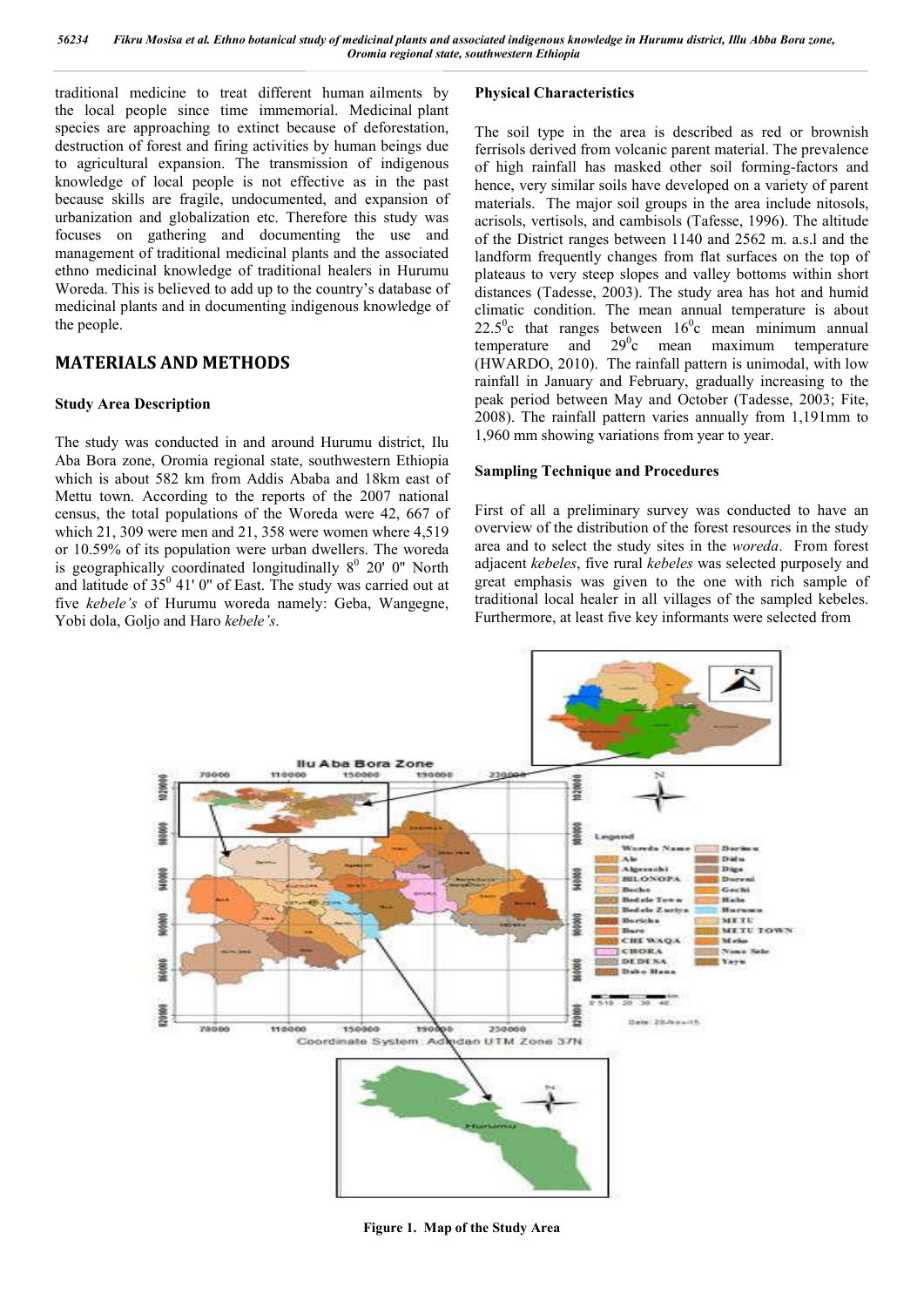each village and interviewed in depth. Additionally, major stakeholders such as village leaders, kebeles administrators, Agricultural Extension Workers, Woreda Culture and Tourism, Natural Resource Conservation experts were interviewed.

#### **Data collection**

The ethnobotanical data were collected from February 2016 to September 2016. Accordingly, semi-structured interviewees, observation, group discussion, and guided field walks with informants were employed to obtain indigenous knowledge of the local community on the use of medicinal plants, parts used as medicine, and conservation strategies of the locality. Interviews and discussions were based on, a checklist of topics or questions prepared before hand in English, and translated to Afan Oromo. A local name of plants was studied by repeated inquiries at different times with different informants to check the accuracy of information obtained and information was recorded. Discussions were conducted with informants and residents in seeking to understand the traditional medicinal practice of the people and its management, and to know how knowledge is maintained and transferred in family or community through generations. Collected plant specimens were taken to the National Herbarium of Addis Ababa University, College of Science for identification process through the preserved specimens, Flora books and experts determination mechanism in combination with each other and the sample gathered was remain preserved to enrich the National Herbarium.

#### **Data Analysis**

Descriptive statistical software such as Microsoft Excel and SPSS version 16.0 was employed to analyze and summarize the data on medicinal plants, associated knowledge, management methods, use and conservation. The most useful information gathered on local plants of medicinal value, its method of application, preparation, route of application, disease treated, dosage, and part used was analyzed through descriptive statistical analysis. In addition**,** categories of plant use-reports and relative frequency of tree species was tabulated and analyzed statistically.

# **RESULTS**

#### **Socio-demographic characteristics of respondents**

The ages of informants interviewed were in the age class of 20 to 75, but the majority of informants' age ranged between 40 to 75 ages. In the present study, out of 50 informants, 94(78%) males and 26 (22%) female were involved in traditional medicinal plant practitioners of which, out of 76 key informants, 56 (75%) were male and 20 (25%) were female practitioners. The majority of the healers were not educated (80%) but only 20% have education below grade 12. Indigenous knowledge and diversity of medicinal plants. The indigenous people of Hurumu Woreda have a rich knowledge on the use of medicinal and herbal plants. This was evidenced with the result of a total of 56 human and Animal or livestock diseases which were reported to be treated using 87 medicinal and herbal plant species. The highest number of plant species was reported to treat wound followed with abdominal parasites, Rabies virus, Headache, Hepatitis and snake bite. The lowest number of medicinal plants was reported to treat

eye disease, fungal infections, body inflammation, loss of appetite, tonsils, vomiting, worm, body inflammation, teethache, diarrhea, gonorrhea, abdominal pain and spider poison. The highest fidelity level was recorded in the use of *A. sativum, P. americana, A. ochroleuca, M. stenopetala* and *C. aurea* by traditional healers to treat malaria, wound, hypertension and malaria, respectively. A total of 87 traditional medicinal plant species distributed in 73 genera and 46 botanical families were collected and documented across the study areas, of which  $12$  ( $13.8\%$ ) were trees,  $31$  ( $35.6\%$ ) were shrubs, 43 (49.4%) were herbs and 1 (1.2%) were climbers (Figure 2) Lamiaceae was the most dominant medicinal plant family reported (with 11 species), followed by Asteraceae (with 10 species), Rubiaceae, and Solanaceae (each 6 species), Acanthaceae, Apiaceae and Fabaceae (5 species each), Euphorbiaceae, Polygonaceae, Ranunculaceae and Verbenaceae (3 species each) Passifloraceae (2 species), whereas most of the families (25) were represented by single species (Table 1).



**Figure 2. Percentage of medicinal plant habitat**

Among the total traditional medicinal plants, 56 species (64.4%) were used against human diseases, 19 species (21.8%) were used to treat health problems of both Humans and livestock and 12 (13.8%) species were used to treat livestock diseases (Appendix I ). The majority of plant species reported in the study area (80.7%) were harvested from the wild, 13.3% were collected from home gardens and 6% were harvested both from the wild and home garden. Traditional practitioners reported that 26.0 % of plants were very common, 46. % was less abundant, 18.7% were very rare and 9.3% were endangered. Among 87 plant species used to treat human and livestock diseases, 15 (17.24%) species were used to treat wound, 8 (9.19%) species were used to treat Evil spirit disease, 6 (6.89%) species were used to treat Stomach-ache, abdominal pain, Rabies virus, Headache and Snake bite were treated by 5 (5.74% each) species each, 4 (4.95%) species were used to treat Hepatitis, 3 (3.44% each) species were used to treat fungal infections, vomiting, worm, body inflammation, teethache, and eye disease, 2(2.29% each) species were used to treat diarrhea, Gonorrhea, swelling of body part, 1(1.15% each) species each were used to tonsil, external parasites, mouth throat, Influenza, urine retention, loss of appetite, nose bleeding, blood urination, Hypertension, kidney failure, gastritis, coughing, and ear infection.

## **Source of healing knowledge**

Most of the traditional practitioners of the study area reported that the highest and the most commonly cited source of healing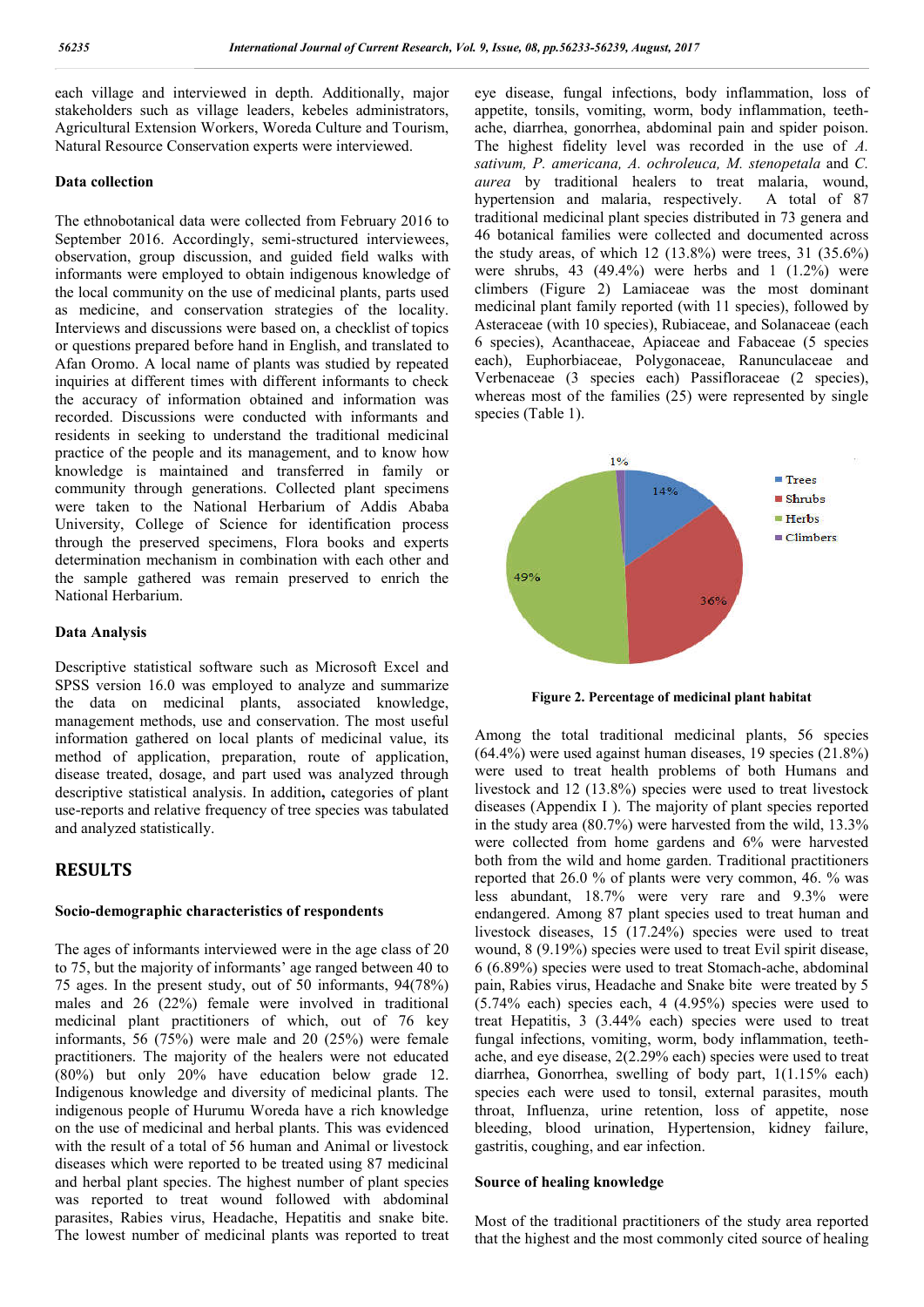was from family, which accounts (65.79%), followed by religious institutions (13.16%), reading books (10.52%), gift from God (5.26%), from their friends with payment (3.94%) and from friends without payment (1.32%) (Figure 3). The maximum years of experience of traditional healers of the study area range from 10 to 45years.

## **Mode of medicinal plants preparation, administration, dosage and application**

The result in the conditions of plant part used indicated that 73.56% were used in fresh form, 18.39% in dried form and 8.04% both fresh and dry (Figure 5). As majority of the plants

| Family          | No of Species  | Percentages | No of Genera   | Percentages |
|-----------------|----------------|-------------|----------------|-------------|
| Lamiaceae       | 11             | 12.64       | 8              | 10.95       |
| Asteraceae      | 10             | 11.49       | 9              | 12.32       |
| Solanaceae      | 6              | 6.89        | 5              | 6.84        |
| Rubiaceae       | 6              | 6.89        | 5              | 6.84        |
| Fabaceae        | 5              | 5.74        | 3              | 4.1         |
| Acanthaceae     | 5              | 5.74        | $\overline{4}$ | 5.47        |
| Apiaceae        | 5              | 5.74        | $\overline{4}$ | 5.47        |
| Euphorbiaceae   | 3              | 3.44        | 2              | 2.73        |
| Polygonaceae    | 3              | 3.44        | $\overline{c}$ | 2.73        |
| Ranunculaceae   | 3              | 3.44        | $\overline{c}$ | 2.73        |
| Verbenaceae     | 3              | 3.44        | $\overline{2}$ | 2.73        |
| Passifloraceae  | $\overline{c}$ | 2.29        | 1              | 1.36        |
| Malvaceae       | 1              | 1.14        | 1              | 1.36        |
| Cucurbitaceae   | 1              | 1.14        | 1              | 1.36        |
| Convolvulaceae  | 1              | 1.14        | 1              | 1.36        |
| Geraniaceae     | 1              | 1.14        | 1              | 1.36        |
| Menispermaceae  | 1              | 1.14        | 1              | 1.36        |
| Urticaceae      | 1              | 1.14        | 1              | 1.36        |
| Caryophyllaceae | 1              | 1.14        | 1              | 1.36        |
| Colchicaceae    | 1              | 1.14        | 1              | 1.36        |
| Araliaceae      | 1              | 1.14        | 1              | 1.36        |
| Boraginaceae    | 1              | 1.14        | 1              | 1.36        |
| Crassulaceae    | 1              | 1.14        | 1              | 1.36        |
| Urticaceae      | 1              | 1.14        | 1              | 1.36        |
| Amaranthaceae   | 1              | 1.14        | 1              | 1.36        |
| Paeoniaceae     | 1              | 1.14        | 1              | 1.36        |
| Myrsinacea      | 1              | 1.14        | 1              | 1.36        |
| Budeljiaceae    | 1              | 1.14        | 1              | 1.36        |
| Polypodiaceae   | 1              | 1.14        | 1              | 1.36        |
| Aloaceae        | 1              | 1.14        | 1              | 1.36        |
| Moringiaceae    | 1              | 1.14        | 1              | 1.36        |
| Rutaceae        |                | 1.14        | 1              | 1.36        |
| Apocynaceae     |                | 1.14        |                | 1.36        |
| Asparagaceae    | 1              | 1.14        |                | 1.36        |
| Rosaceae        | 1              | 1.14        |                | 1.36        |
| Menispermaceae  | 1              | 1.14        |                | 1.36        |

**Table 1. Percentage of Diversity of medicinal plant families, their species and genera**



**Figure 3**. **Source of healing wisdom of traditional practitioners**

# **Medicinal plant parts used to treat human and animal diseases**

Traditional medicinal plant practitioners of the study area reported that leaves were the dominant plant part used to prepare remedies (54.77%), followed by roots (10.64%), leaf and roots (6.59%), stem (5.64%), seed (4.59%), stem, leafs and root  $(5.1\%)$ , bark, shoot tip  $(5.6\%)$ , latex  $(4.4\%)$  and flowers (2.87%) (Figure 4).

can be used in fresh forms, the chance of using the medicinal plants under different seasons of the year is maximized. During group discussion sessions, most informants reported that they preserved the plant material that they could not find in the dry or rainy season by various ways like pounding and saving the powder or hanging the intact plant material in the kitchen. Traditional healers reported to process remedies mainly through pounding (32.2%), Crushing (17.24%), powdering (9.19%), grinding (9.19%), heating (6.89%), chewing (4.59%), applying latex (3.45%) chopping and squeezing (2.29% each), smoking, thumping, swallowing and others ( 1.15%) (Table 2).



**Figure 4**. **Proportion of Plant parts used to prepare remedies for Human and Animal disease**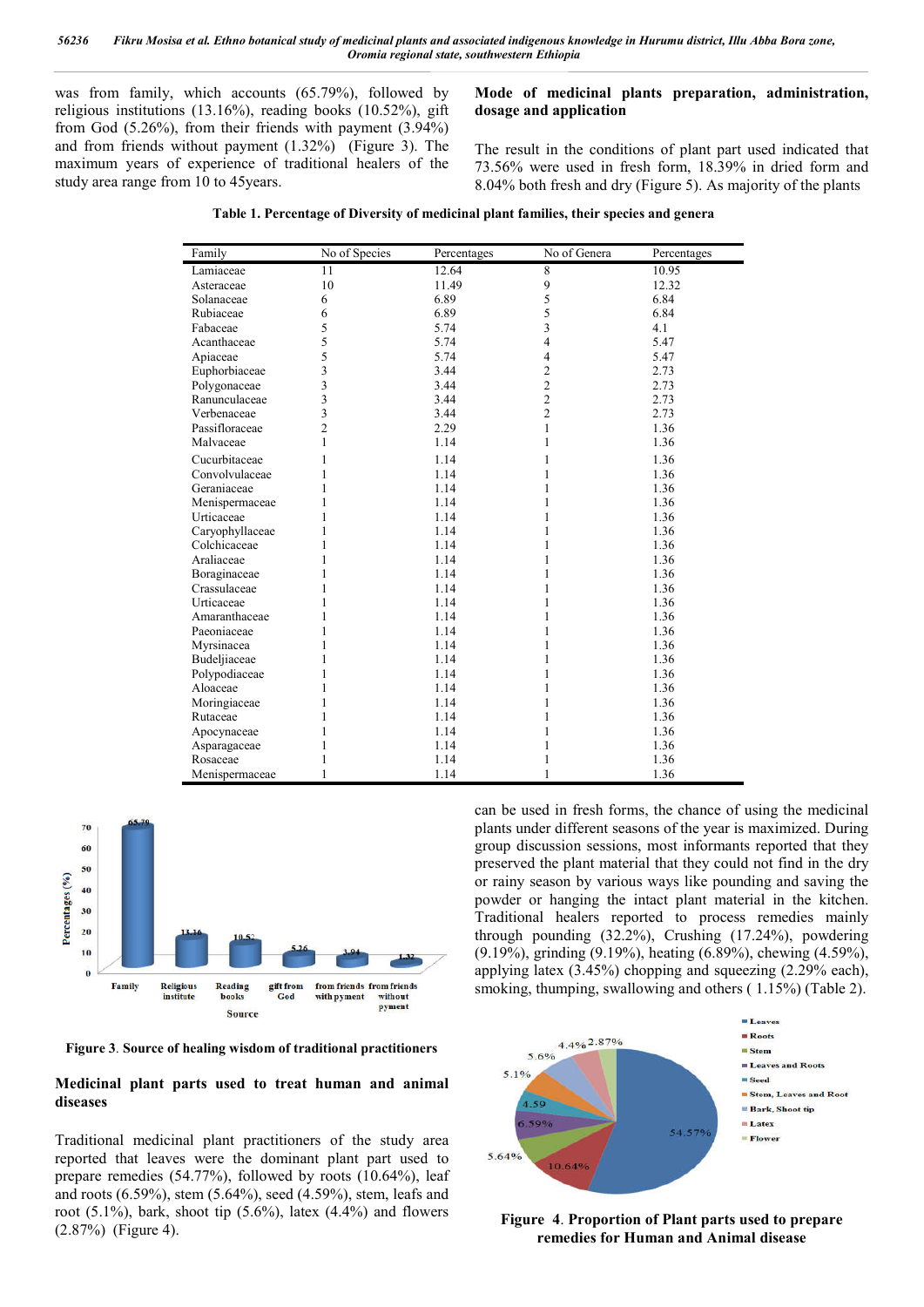

**Figure 5**. **Types of Plants used to treat Human or Animals diseases**

**Table 2. Mode of preparation of medicinal plants**

| Methods of preparation | Frequency     | Percentage $(\% )$ |
|------------------------|---------------|--------------------|
| Pounding               | 28            | 35                 |
| Crushing               | 15            | 18.75              |
| Powdering              | 8             | 10                 |
| Grinding               | 8             | 10                 |
| Heating                | 6             | 7.5                |
| Chewing                | 4             | 5                  |
| Applying latex         | 3             | 3.75               |
| Chopping               | $\mathcal{D}$ | 2.5                |
| Squeezing              | $\mathcal{D}$ | 2.5                |
| Smoking                |               | 1.25               |
| Thumping               |               | 1.25               |
| Seed swallowed         |               | 1.25               |
| Burning and inhaling   |               | 1.25               |

The administration of remedial preparations was mainly through oral (45.97%), dermal (31.03%), nasal (16.09%), nasal or oral (4.59%) and Anal (2.32%) (Figure 6). Traditional medicinal plant practitioners of the study area used different measurement unit and duration to determine the dosage of medicine. Local units for instance, half cup, and full cup, finger length for bark, root and stem were employed. Numbers of different parts of plants such as leaves, seeds, and fruits, shoot tip was also used to estimate and fix the amount of dosage. For example, 10 leafs of *Sida rhombifolia* were used for the treatment of rabies virus, Pounded roots or leaves of *Rumex nervosus* drinking one cup of tea before breakfast Cure Stomach-ache (ciniinnaa). The full dose determination varied from healer to healer, and the dose given depends on age, physical strength and heath conditions. For example, half cup was used for children and full cup was used for adult.



**Figure 6. Percentage of Mode of Administration**

#### **Healers' consensus on treating different human aliments**

In the study area, 87 human and Animal were treated by traditional healers using various indigenous medicinal plants.

High degree of informants consensus (ICF = 79) was observed among traditional healers in treating wound. This disease was treated by *Vernonia auriculifera Hiern, Pycnostachys abyssinica Fresen., Discopodium penninervium (Hochst), Ranunculus multifidus Forssk., Plecranthus sp., Crotalaria incana L., Crotalaria incana L., Kalanchoe marmorata Bak., Rubia cordifolia, Aloe pirottae, Galinsoga quadriradiata, Thevetia peruviana, Hygrphila auriculata, Asparagus flagellaris, Polysphaeria parvifolia Hiern.* Traditional healers agreed more in the treatment of evil spirit (ICF  $= 0.93$ ), it is treated by *Echinops kebericho, Bocconia glaucifolia, Verbena officinalis L., Kalanchoe marmorata Bak., Plecranthus sp., Guizotia scabra (Vis.) Chiov., Salvia nilotica Jacq., Momordica foetida Schumach. Rabies* (ICF = 0.80), Head ache  $(ICF = 0.68)$ , Snake bite,  $(ICF = 0.71)$ , Abdominal pain (ICF)  $=0.89$ ). The species with the highest level of fidelity (FL  $=$ 79.5%) is in treatment of skin wound (Table 3). The highest fidelity level was recorded on the use of *Hagenia abyssinica* (Bruce) J. F. Gmelin, *Moringia stenopetata*, *Momordica foetida Schumach*. *Atropa bellandonna*, *ocimum lamiifolium Hochst,ox Benth, Torilis arvensis* (Hudson) Link, *Acmella caulirhaza, Plecranthus* sp., *Thalictrum rhynchocarpum* Dill. and A. Rich.

**Table 3**. **Informant Consensus factor and Fidelity level index on Medicinal Plants to Treat Human and Animal Diseases**

| Human<br>disease | <b>ICF</b> | Species                                    | <b>Fidelity Level</b><br>$(FL\,\% )$ |
|------------------|------------|--------------------------------------------|--------------------------------------|
| Wound            | 0.79       | Vernonia auriculifera Hiern,               | 79.5                                 |
|                  |            | Pycnostachys abyssinica Fresen.            | 54                                   |
|                  |            | Discopodium penninervium Hochst.           | 90                                   |
|                  |            | Ranunculus multifidus Forssk.              | 70.8                                 |
|                  |            | Plecranthus sp.                            | 46                                   |
|                  |            | Crotalaria incana L.                       | 67.7                                 |
|                  |            | Crotalaria incana L.                       | 55                                   |
|                  |            | Oenanthe palustris (Chiov.) Norman         | 61.4                                 |
|                  |            | Kalanchoe marmorata Bak.                   | 54                                   |
|                  |            | Rubia cordifolia                           | 66.9                                 |
|                  |            | Aloe pirottae                              | 73                                   |
|                  |            | Galinsoga quadriradiata                    | 43.9                                 |
|                  |            | Thevetia peruviana                         | 60.2                                 |
|                  |            | Hygrphila auriculata                       | 59                                   |
|                  |            | Asparagus flagellaris                      | 48                                   |
|                  |            | Polysphaeria parvifolia Hiern              | 78.5                                 |
| Evil spirit      | 0.93       | Echinops kebericho mesfin                  | 93                                   |
|                  |            | Bocconia glaucifolia                       | 68.3                                 |
|                  |            | Verbena officinalis L.                     | 73.2                                 |
|                  |            | Hypoestes forskaolii (vahl) R.Br.          | 64                                   |
|                  |            | Plecranthus sp.                            | 59.5                                 |
|                  |            | Guizotia scabra (Vis.) Chiov.              | 83                                   |
|                  |            | Salvia nilotica Jacq.                      | 59.4                                 |
|                  |            | Momordica foetida Schumach.                | 46                                   |
| Abdominal        | 0.89       | Rumex abyssinicus Jacq.                    | 89                                   |
| pain             |            | Pentas lanceolata (Forssk.) Defiers        | 70.3                                 |
|                  |            | Pentas lanceolata (Forssk.) Defiers        | 49                                   |
|                  |            | Cyathula uncinuslata                       | 65                                   |
| Snake bite       | 0.71       | Pouzolzia parasitica (Forssk.)<br>Schweinf | 59.8                                 |
|                  |            | Passiflora sp.                             | 66                                   |
|                  |            | Atropa bellandonna                         | 71.4                                 |
| Head ache        | 0.68       | Torilis arvensis (Hudson) Link             | 54.3                                 |
|                  |            | Leucas martinicensis (Jacq.) R. Br.        | 68.4                                 |
|                  |            | Urtica dioice                              | 63.6                                 |
| Rabies           | 0.8        | Cissampelos sp.                            | 59.7                                 |
|                  |            | Oenanthe palustris (Chiov.) Norman         | 80.6                                 |
|                  |            | Ricinus communis L.                        | 52                                   |
|                  |            | Solanum melanogena                         | 73.8                                 |
|                  |            | Sida rhombifolia L.                        | 61.5                                 |

#### **Marketed medicinal plants**

The majority of traditional medicinal plants were not on sale in the local markets of Hurumu Town, but only a few were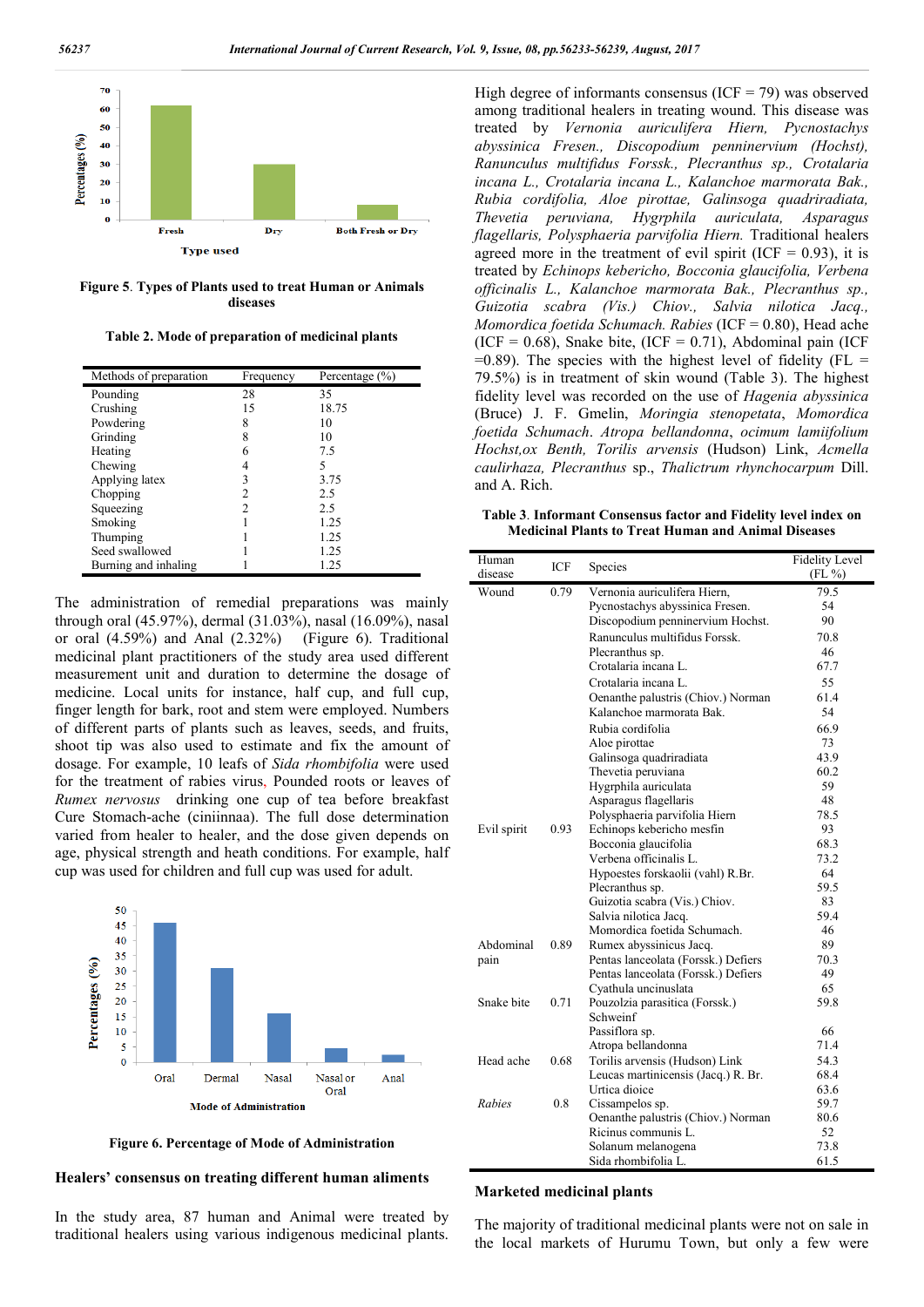reported to be sold, for instance, *Taverniera abyssinica* A. Rich, *Echinops kebericho* Mesfin, *Foeniculum vulgare* Miller, *M. stenopetala* (Bak.) Cuf. *Rosmarinus officinalis* L. *Hagenia abyssinica* (Bruce) J. F. Gmelin. and *R. chalpensis* L, *Eucalyptus globulus* Labill. were all available for sale as medicinal plants. Others such as *A. sativum* L., *Malva verticillata* L., and *Trigonella foenumgraecums* L. were sold as spices*, Cucurbita pepo* L., *C. papaya* L*. Lens esculenta*  Medik., *T. dicocoon* Schrank, *Persea americana* Mill*.* and *Psidium guajava* L. were sold as food and *C. edulis* (Vahl) Forssk. exEndl Was sold as stimulants in the local markets.

# **Mode of service delivery and interaction with modern health medication**

Among 76 informants, 47.36% reported that there is no fixed payment for the services they gave but if paid the payment rate depends on the type of ailments treated and the healing condition of the patients. 39.47% of the healers have fixed payment rate for the service they gave, for instance, 150 birr for snake bite, 250 birr for Jaundice, 150 birr for the treatment of Hemorrhoids and 100 birr for wound. 13.16% have given free charge services. Ten (10) practitioners were fulltime traditional medicinal practitioners and used this means for income generation, 30 were as half time practitioners and some serve the community when they asked by patients not used as income generation. The majority of traditional healers (80%) reported that they do not have any interaction with modern medication due to the lack of interest, modernization and lack of awareness about traditional medicinal plants. Only five (5%) of traditional practioners reported that they had assistants in their work from governmental office.

# **DISCUSSION**

The result of the present study showed that among fifty six (56) diseases reported in the study area, 18 aliments (32.14%) were treated using single medicinal plant species and 38 diseases (67.85%) were treated using double and above species. This result is in line with Miruth (1999) and Bayafers (2000) in which combined plant species were reported to have high proportion in herbal preparation and in contrasts with Dawit (1986), Debela (2001) and Etana (2007) in which single plant species preparation were reported to be high. The predominant dosage reported to be used by healers from the study area was found to be the pounding type preparations, followed by crushing, grinding, powdering, heating, chewing applying the latex, smoking, swallowing seed, squeezing, chopping and thumping respectively. This disagrees with the report of Etana (2007) and Yinger *et al.* (2008) which crushing was the dominant preparation mode. Squeezing and chewing was the second mode of preparation reported. Consistent with other studies (Gedif and Hahn, 2003; Yinger *et al.,* 2008; Gidey *et al*., 2011; Mohammed and Berhanu, 2011), leaves were the most commonly used plant parts for herbal medicine preparations. This mode of traditional medicinal plant practice is important for conservation of medicinal plants because harvesting leaves does not have great pressure to the survival of individual plants as compared to the whole plant collections. Healers of the study area also reported that leaves of plants were the most commonly used parts of plants followed by root and stems. Harvesting roots and stems may have great impact for those endangered and rare plant species. The present study is also in agreement with the result of various ethnobotonical researchers elsewhere in Ethiopia (Ermias, 2005; Fisseha,

2007). Oral route of application were the highest and the most commonly used route of application followed by dermal. Similar to the studies elsewhere (Yinger *et al.,* 2008; Mohammed and Berhanu, 2011), only a few traditional practitioners in the study area kept records of the diseases treated and the plants used for the diseases treatment of various Human and Animal diseases. In the Hurumu Woreda, only a few of the herbalists had garden for cultivation of medicinal plants. The majority of healers reported that even though they have interest to cultivate medicinal plants in their home garden, they do not have the place to cultivate it. Traditional medicinal plants harvested in the study area by traditional healers were mostly from the wild (86.20%) and only 13.79% were collected from home garden. 74.6% medicinal plants were collected from the wild by Tesfaye *et al.* (2009) and 85.71% were also collected by Yinger *et al.* (2007). Indigenous people of the study area reported that medicinal plants were highly treated by modernization (27.3%), urbanization (21.4%), climate change (25.2%), deforestation (25.1%), and firewood (6%). Yinger *et al.,* (2007) reported that medicinal plants of Bale National Park were threatened by deforestation (25%), agricultural expansion (26.5%), climate change  $(23.1\%)$ , overharvesting  $(7.20\%)$ , and fire  $(5.93\%)$  and over grazing (4.66%). In line with similar studies elsewhere in Ethiopia (Etana, 2007; Yineger *et al.,* 2007; Tesfaye *et al.,* 2009), Fabaceae is the highest number of species used for medicinal purposes which accounts for 5 species (6.02%), followed by Lamiaceae, Asteraceae, Rutaceae, Cucurbitaceae and Solanaceae [4 species each (4.82%)]. On the other hand, Endalew, (2007), Yineger *et al.* (2008) and Mohammed and Berhanu, (2011) reported that Asteraceae has the largest proportion of medicinal plants used in Ejaji area (Chelya wereda), West Shoa, Bale Mountains National Park, South Eastern Ethiopia and Tehuledere district, South Wollo, Ethiopia, respectively. A traditional healer of the study area uses coffee, butter, honey, lemon, tea, cheese, milk and oil as additives to increase the medicinal value of the remedies. Most of the traditional healers in the study area used water for homogenization of medicinal plants preparations like practitioners in other parts of the country (Abebe and Ayehu, 1993; Berhanu, 2002; Tesfaye *et al*., 2006). The medicinal plant species recorded in the present study area are reported to be used in treating different human and livestock ailments in other parts of Ethiopia and Africa. Among the total 83 ethnomedical and ethnovetrinary plant species documented in the present study, 16 species are reported in Yinger *et al.* (2008); 26 species in 13 species in Gidey (2010); 34 species in Fisseha *et al.* (2009); and 15 species in Gidey (2011). *A. sativum* L. and *C. papaya* L. are the most commonly used medicinal plants to treat malaria in the study area and in other parts of Ethiopia (Endalew, 2007; Fisseha, 2009; Gidey, 2010; Mohammed and Berhanu, 2011). *O. lamiifolium* Hochst.ex Benth is documented to treat febrile illness (Michi) in many parts of Ethiopia (Haile and Delenasaw, 2007; Teklehaymanot and Giday, 2007; Yinger et al., 2008; Gidey, 2010) and in this study. *W. somnifera* Dun and *D. stramonium* L. are also documented in Haile and Delenasaw (2007); Yinger *et al.*  (2008) to treat evil eye and toothache ailments, respectively. Herbs were the highest and the most commonly used growth forms of plant species as a source of remedies preparation which accounts 42.2%, followed by trees (30.1%), shrubs (22.9%) and climbers (4.8%). This finding agrees with studies elsewhere in Ethiopia. For instance, Tesfaye *et al.* (2009) reported that 56.6% of medicinal plant species of Konta people were obtained from herbs. Tesfaye and Sebsebe (2009) and